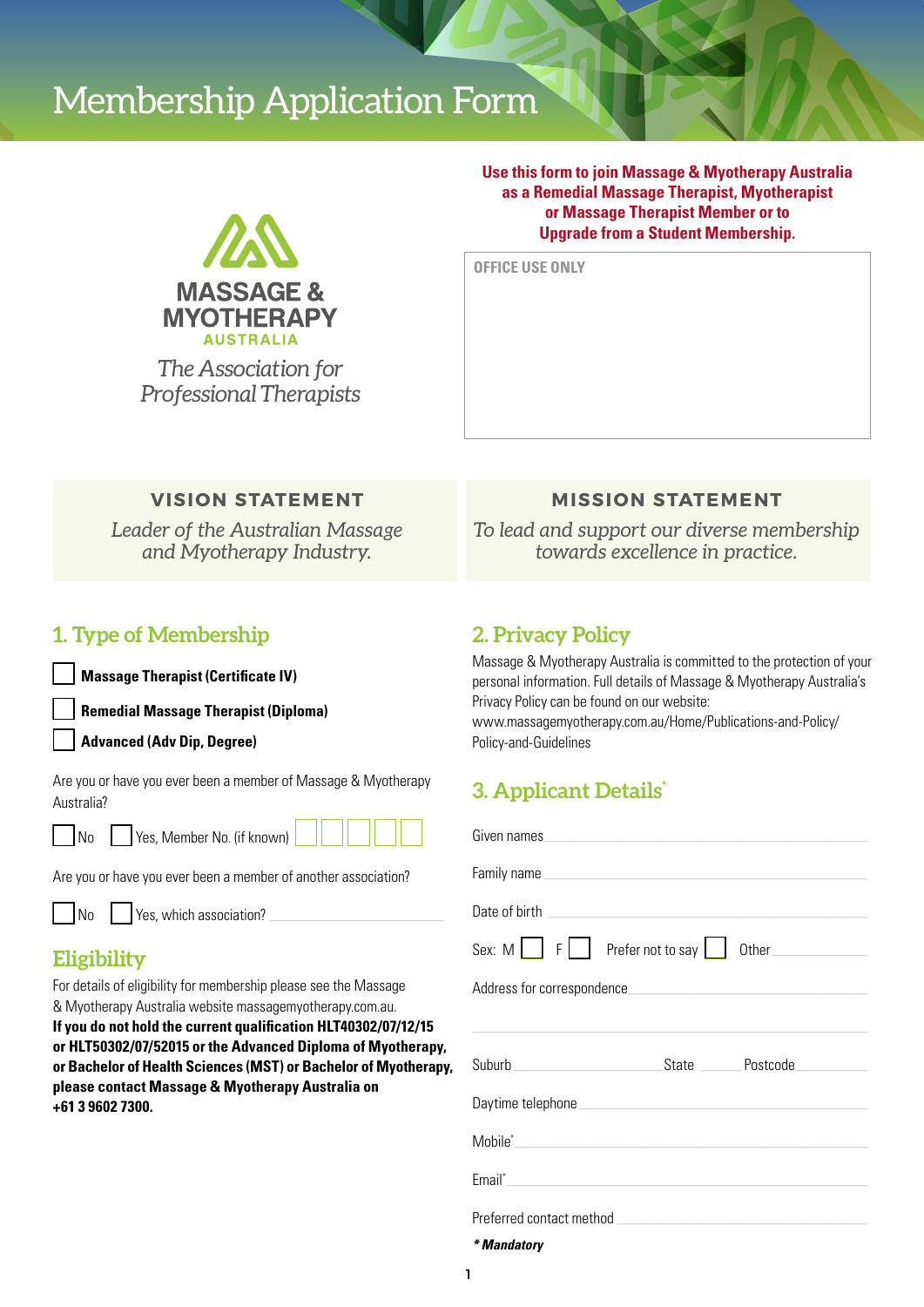*Please complete the entire application, printing clearly and attaching copies of all documents referred to on the Checklist on the back page. Mail to: Massage & Myotherapy Australia, Level 8, 53 Queen St, Melbourne VIC 3000.* 

# Membership Application Form



### **4. Clinic Details**

| Address 1 <sup>*</sup> |       |                                                                                                                      |                                              | Suburb_                                                 |
|------------------------|-------|----------------------------------------------------------------------------------------------------------------------|----------------------------------------------|---------------------------------------------------------|
|                        | State | Postcode                                                                                                             | Contact No. <b>Contact No.</b>               | Australian Massage Directory listing?<br>Yes<br>No      |
| Address 2 <sup>*</sup> |       | <u> 1980 - Johann Stein, mars an deutscher Stein und der Stein und der Stein und der Stein und der Stein und der</u> |                                              | Suburb <b>Exercía de Suburb</b>                         |
|                        | State | Postcode                                                                                                             | Contact No.                                  | Australian Massage Directory listing?   Yes  <br>  No   |
| Address $3^*$          |       |                                                                                                                      |                                              | Suburb                                                  |
|                        | State | Postcode                                                                                                             | Contact No.                                  | Australian Massage Directory listing?     Yes  <br>l No |
| <b>Address 4</b>       |       |                                                                                                                      |                                              | Suburb                                                  |
|                        | State | Postcode                                                                                                             | Contact No. The contract of the contract No. | Australian Massage Directory listing?<br>No<br>Yes      |

**\*** *Medibank allows no more than three clinic addresses per therapist for Approved Provider Status. If eligible, the first three addresses that you provide will be forwarded to Medibank. Note: all other private health funds accept four clinic addresses.*

**IMPORTANT:** For clinic details to be forwarded to health funds and used for public referral, you must list a clinic address and telephone number. Street addresses must be listed. Note: Post Office Boxes are not accepted. If you do not include a telephone number, your daytime or mobile number will be reported to the Health Fund.

#### **Once you are accepted for Massage & Myotherapy Australia membership:**

| Do you want your Clinic details to be forwarded to health funds? $\Box$ Yes $\Box$ No |  |
|---------------------------------------------------------------------------------------|--|
| (To be issued a provider number you must answer yes!)                                 |  |
| Do you want your Clinic details listed on health fund websites? $\Box$ Yes $\Box$ No  |  |

## **5. Modalities – Skills, Experience & Services**

Please number in order of preference: only the first three modalities will be listed on the Australian Massage Directory. NOTE: By numbering a box, you are confirming that you are qualified to deliver this service.

| $\Box$ Acupressure              | $\Box$ Fascial Taping                                      | $\Box$ Myofascial Release              | Sports Massage                     |
|---------------------------------|------------------------------------------------------------|----------------------------------------|------------------------------------|
| $\Box$ Alexander Technique      | $\Box$ Feldenkrais                                         | Oncology Massage*<br>Ш                 | $\Box$ Structural Balance          |
| $\Box$ Aromatherapy             | $\Box$ Hot Stone Massage                                   | $\Box$ Ortho Bionomy                   | $\Box$ Thai Massage                |
| $\Box$ Baby/Infant Massage*     | $\Box$ Hydrotherapy                                        | <b>Palliative Care</b><br>$\mathbf{L}$ | <b>Traditional Chinese Massage</b> |
| $\Box$ Bowen Therapy            | $\Box$ Kahuna                                              | $\Box$ Postural Integration            | <b>Trigger Point</b>               |
| $\Box$ Corporate Seated Massage | $\Box$ Kinesiology                                         | $\Box$ Pregnancy Massage <sup>*</sup>  | $\Box$ WorkCover Approved          |
| $\Box$ Craniosacral             | $\Box$ Lomi Lomi Massage                                   | Reflexology<br>$\Box$                  | $\Box$ Other, please specify:      |
| $\Box$ Cupping                  | $\Box$ Manual Lymphatic drainage <sup>*</sup> $\Box$ Reiki |                                        |                                    |
| $\Box$ Deep Tissue Massage      | $\square$ Mobile Service                                   | $\Box$ Rolfing                         |                                    |
| $\Box$ Fascial Kinetics         | $\Box$ Myofascial Dry Needling*                            | Shiatsu                                |                                    |

**\*** *Specialised training is required in these modalities. Training must meet Massage & Myotherapy Australia Position Statement requirements – see massagemyotherapy.com.au*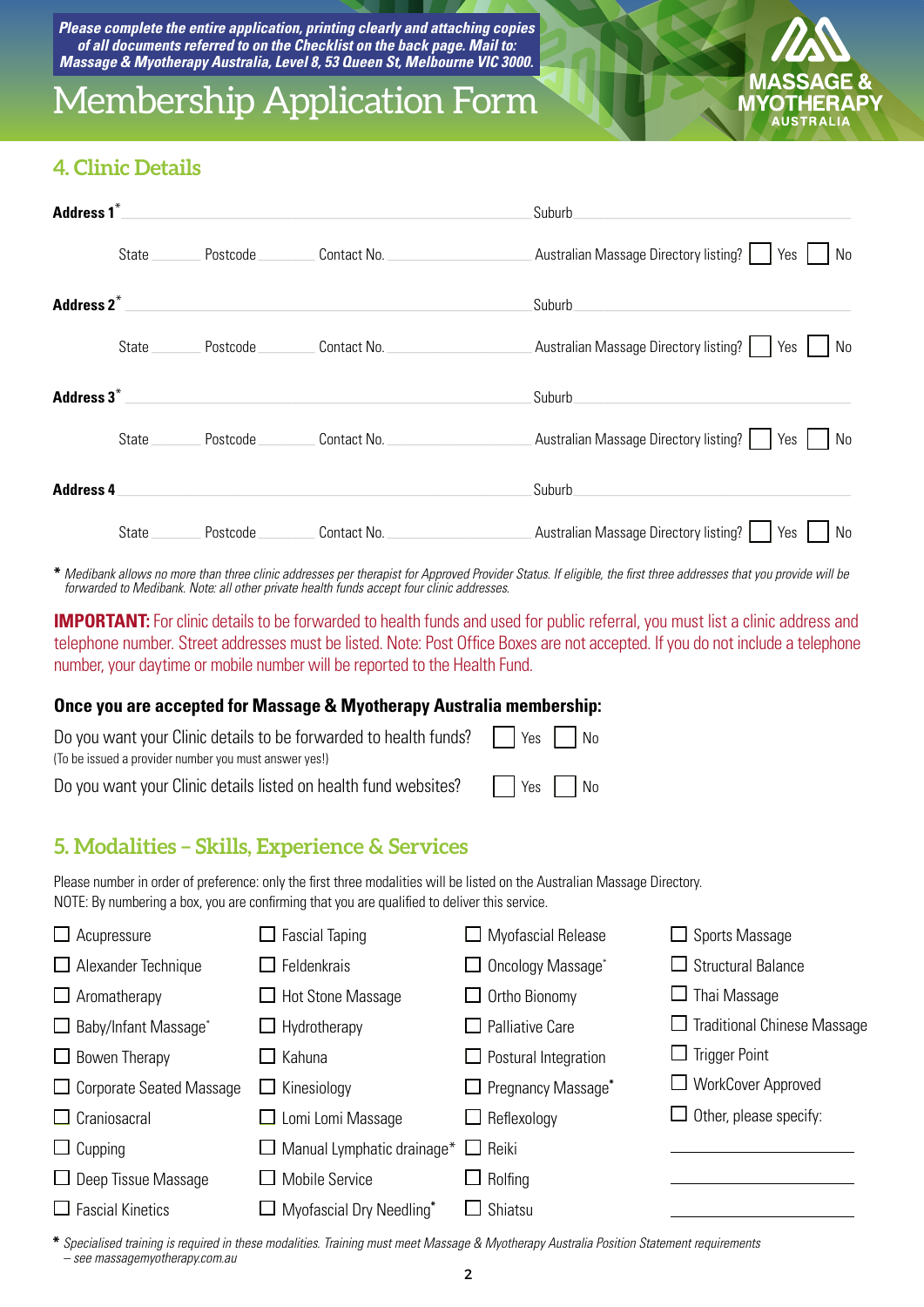# Membership Application Form



#### **6. Statutory Declaration**

**WARNING:** When you make a statutory declaration, you are declaring that the statements in it are true. If you make a false statement in a statutory declaration, you could be charged with an offence and, if convicted, you could be fined or jailed, or both.

| (name and occupation)                                                                                                                                                                                                                                                                                                |
|----------------------------------------------------------------------------------------------------------------------------------------------------------------------------------------------------------------------------------------------------------------------------------------------------------------------|
|                                                                                                                                                                                                                                                                                                                      |
| οf<br>(address)                                                                                                                                                                                                                                                                                                      |
|                                                                                                                                                                                                                                                                                                                      |
| Please tick the true statement(s):                                                                                                                                                                                                                                                                                   |
| $\Box$ I have not been charged with any criminal offence in Australia or elsewhere;                                                                                                                                                                                                                                  |
| $\Box$ I have not at any time been convicted of any criminal offence against a person in Australia or elsewhere;                                                                                                                                                                                                     |
| $\Box$ I have not at any time been the subject of any disciplinary proceedings with any other professional association;                                                                                                                                                                                              |
| I have not at any time been the subject of any disciplinary proceedings with any private health fund including, but not exclusively, fraudulent behaviour;                                                                                                                                                           |
| $\Box$ <b>I have been charged</b> and convicted with the following offences:                                                                                                                                                                                                                                         |
| $\left( a\right)$                                                                                                                                                                                                                                                                                                    |
| (b)                                                                                                                                                                                                                                                                                                                  |
| $\Box$ I have had the following disciplinary proceedings with another Association or Private Health Fund:                                                                                                                                                                                                            |
| $\left( a\right)$                                                                                                                                                                                                                                                                                                    |
| (b)                                                                                                                                                                                                                                                                                                                  |
| I make this solemn declaration by virtue of the Statutory Declarations Act 1959 as amended and subject to the penalties provided by that Act for the<br>making of false statements in statutory declarations, conscientiously believing the statements contained in this declaration to be true in every particular. |
| I understand that any information subsequently found to be incorrect, false or misleading, may result in refusal of my application or cancellation of my<br>membership.                                                                                                                                              |
| Declared at the contract of the contract of the contract of the contract of the contract of the contract of the contract of the contract of the contract of the contract of the contract of the contract of the contract of th<br>on                                                                                 |
|                                                                                                                                                                                                                                                                                                                      |
| before me:<br>20<br>Declarant's Name (print)                                                                                                                                                                                                                                                                         |
| Witness' Signature                                                                                                                                                                                                                                                                                                   |
|                                                                                                                                                                                                                                                                                                                      |

Witness' Name and Occupation Title (print)

(Please see below information for persons qualified to witness a Statutory Declaration.)

## **Completing the Statutory Declaration**

The following information is a brief guide to completing the above statutory declaration. Please note that a person must not intentionally make a false statement in a statutory declaration. The possible penalty pursuant to the Statutory Declarations Act 1959 is imprisonment for four years. The association will not accept any documents witnessed or certified by a relative.

1. Declarant Details & Execution

Insert the full name, address and occupation of the person making the declaration. Insert the location (eg. Melbourne) where the declaration is made and the date (eg. 30th day of August 2014).

The declarant and witness must sign where indicated and print their details underneath the signature. The witness' occupation must also be included.

#### 2. Witness

The following are persons qualified to witness a Statutory Declaration pursuant to section 8(b) of the Statutory Declarations Act 1959.

- 2.1 A person who is authorised under a law in force in a state or territory to practise
- as a member of the following professions:
- (a) Chiropractor (g) Pharmacist
- (b) Dentist (h) Physiotherapist
- (c) Legal practitioner (i) Psychologist<br>
(d) Medical practitioner (j) Trade marks
	- (j) Trade marks attorney
- (e) Nurse (k) Veterinary surgeon
- (f) Patent attorney

2.2 Other persons including, but not exclusively are: Justice of the Peace, Accountant, Teacher, Marriage Celebrant, Police Officer.